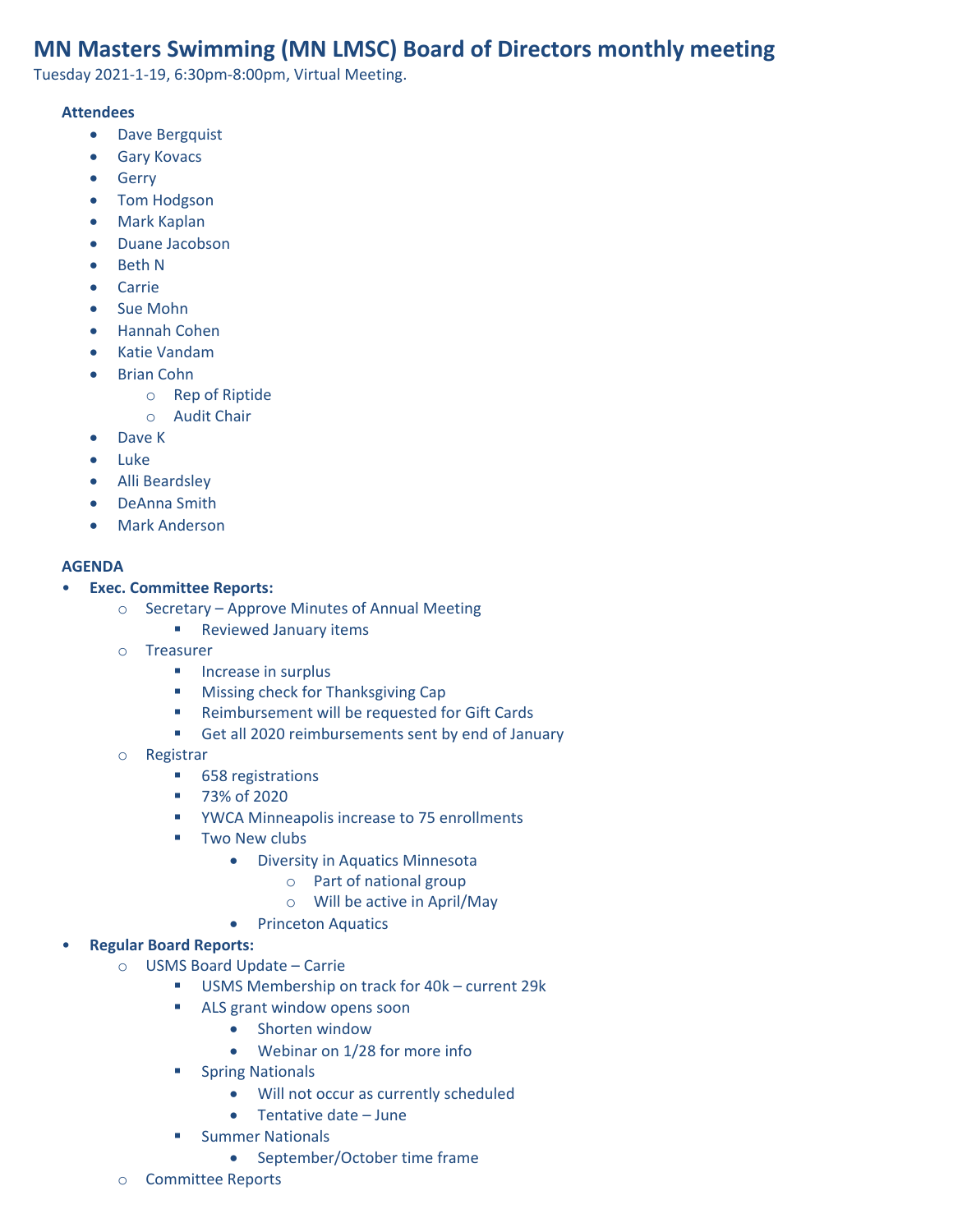- Pool Competition
	- Call into Riptide to determine appetite for another meet
	- Mid-March for potential meet?
	- Outdoor long course options?
		- o Austin?
- Fitness
	- Nothing scheduled at this time
	- Share ideas with Beth
	- Virtual swim Mississippi River, Lake Pepin, Mille Lacs
- Coaches
	- No Update
- **Records** 
	- Up to date and published
- HOF
	- No Update
- Diversity/Inclusion
	- Working to define scope and goals
	- How to engage members clubs and teams
	- Working with members to determine direction
- Audit
	- No Update
- Board Calendar
	- o Review board
- New Executive Board Members
	- **■** Treasurer: Duane Jacobson
	- Secretary: Gary Kovacs
	- At Large: Katy Vandam
- USMS/LMSC Matching Club/WOG scholarships
	- o 5 Grants awarded so far totaling \$4000+
		- YWCA Minneapolis
- USMS allowing Sanctioned meets with Covid protocols for 50 or less participants… other restrictions.
	- o No changes to restrictions
- New Committee Chairs:
	- o Pool Competition: Mark Kaplan(Interim)
	- o Audit/IT: Brian Cohn
- MN Masters Merchandise with New Logo (setup online store) Progress?
	- o Tom Moore originally overseeing
	- o Share interest with Dave B
- **MN Masters Board Members**
	- o Submit form for reimbursement for USMS Membership
	- o On website under Forms
- **Engaging Members**
	- o Newsletter
	- o Articles
	- o Blogs
	- o What problem/service are we providing
	- o Revisit in January
- **2020 BUDGET**
	- o **Approval of Proposed Budget**
		- Add Diversity/Inclusion to budget with \$500 allotment
		- Budget for paid position for newsletter creation
		- Are people reading email communications?
		- Dave K recommend sending to Executive Board
		- No oppose to sending to Executive Board
		- All Executive board members approved budge